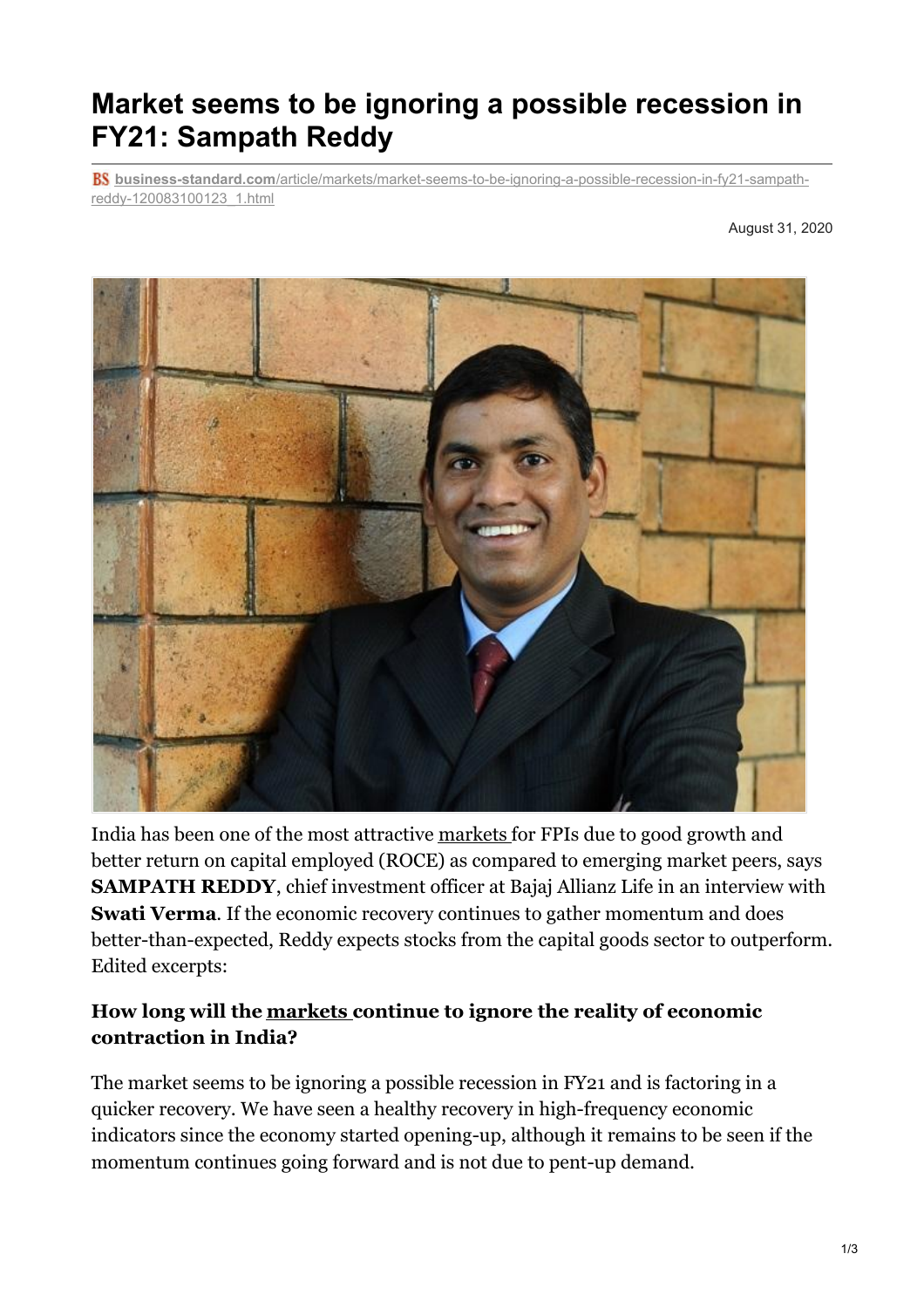Another factor that has primarily contributed to the market rally is strong global liquidity, which has been fueled by the large monetary/fiscal stimulus around the world. They are also anticipating an improvement in corporate earnings from Q2FY21 onwards and progress on vaccine trials has also contributed to positive sentiment and buoyancy in [markets.](https://www.business-standard.com/markets)

## **Foreign portfolio investors (FPIs) have invested over Rs 47,000 crore so far in August. Do you expect the trend to continue?**

India has been one of the attractive markets for FPI investments due to good growth and better return on capital employed as compared to emerging market peers. Given the healthy long-term fundamentals for India, we may continue to see strong FPI equity flows over the years, even though at times some of the risk-off events may lead to moderation in the pace/quantum for a short period. Some of the factors that will decide the trend of FPI flows into India will be the monetary policy stance of global central banks, geopolitical tensions, the pace of economic recovery, and if the second wave in Covid cases happens.

# **How do you view Q1FY21 earnings?**

Given the muted expectations for Q1 FY21 corporate earnings due to the stringent lockdown for most of the quarter, the market has not been paying much attention to the Q1 earnings. However, the commentary from the corporate sector has been encouraging, with many companies quickly adapting to the work-from-home (WFH) method wherever possible, and have also taken cost-cutting initiatives. Most companies have also been focusing on conserving capital, and have raised liquidity levels. Overall, the commentary is positive and companies have taken many steps to tide over the slowdown.

## **Information technology (IT) and pharma stocks have given healthy returns this year. Do you see more upside in these stocks?**

We have been positive on both the IT and pharma sectors. Given the cash-rich balance sheet, high return on equity (RoE), and attractive valuation multiples, the IT sector is likely to be better placed in the current uncertain environment. The pharma sector is coming out of the long down cycle, led by easing of pricing pressure for generics in the US market. Further, the companies have shifted the focus to profitable domestic pharmaceutical market along with exports. Cost rationalisation, especially on research and development expenditure, on fewer complex generics have also been adding to recovery in the profitability of the pharma companies. Also, the clearance of plants by the US FDA will support earnings for the sector, which was a concern earlier.

## **Which other sectors are you bullish on?.**

Apart from IT and pharma, we are positive on fast-moving consumer goods (FMCG). The sector may do well selectively as demand remains strong, even though valuations are elevated in the sector. We are also positive on telecom where average revenue per